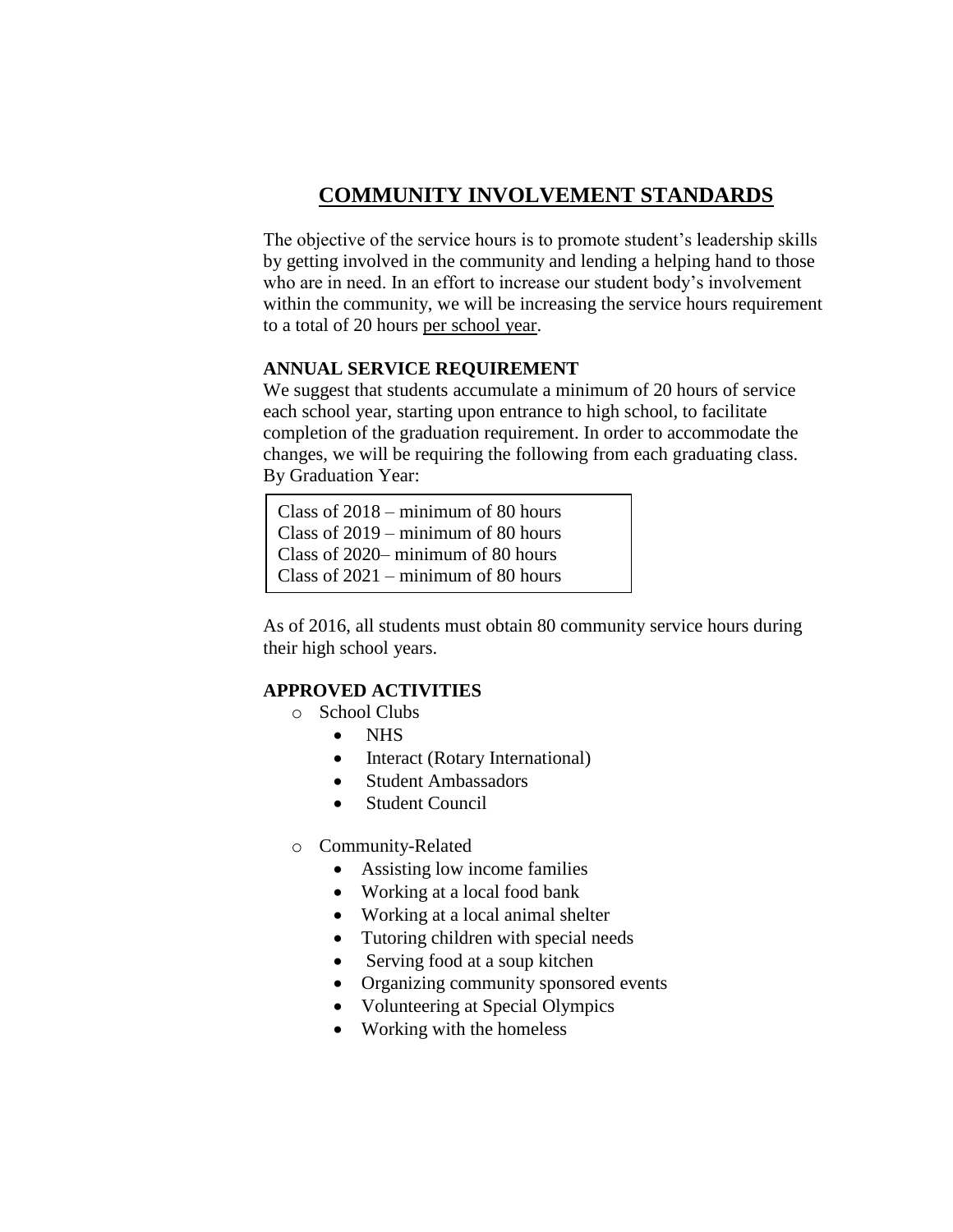- o Opportunities
	- American Cancer Society/Liga Contra el Cancer
	- American Red Cross
	- Best Buddies
	- Big Brother/Sister
	- Camillus House
	- Children's Home Society
	- Epilepsy Foundation
	- Habitat for Humanity
	- Hands on Miami
	- Hospitals (Mercy, Baptist, Miami Children's)
	- Retirement Homes/Nursing Homes

This list is intended to provide some guidance for your child's activities. **However, other charities will be accepted as long as they have been previously approved.**

#### **DOCUMENTATION**

.

The student must obtain a Verification of Service Hours each time he/she performs a service. The form is available on the school's website or in the main office.

\*\* Any community service performed with a not-for-profit organization, **not in conjunction** with Brito, must be verified on the organization's letterhead and include the following: Date(s)/time(s) of service, activity performed, supervisor's name, position, phone number and e-mail address. In addition, you must fill-out and attach the Verification of Service Hours form.